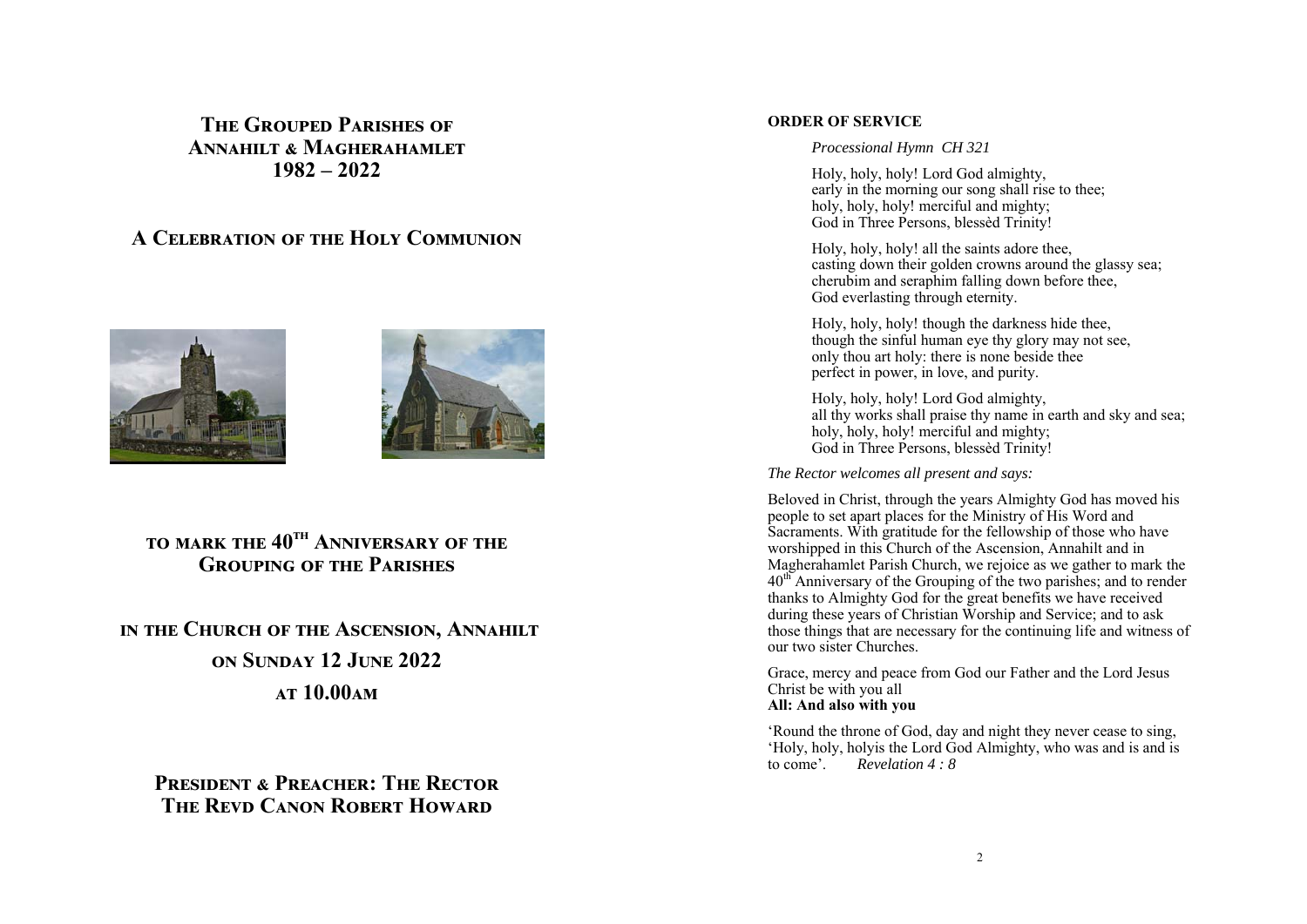'O give thanks to the Lord, call on his name; make known his deeds among the people. Sing to him, sing praise to him: tell of all his marvellous works.' *Psalm 105 : 1,2* 

## *All:*

**Almighty God to whom all hearts are open, all desires known, and from whom no secrets are hidden: Cleanse the thoughts of our hearts by the inspiration of your Holy Spirit, that we may perfectly love you, and worthily magnify your holy name: through Christ our Lord. Amen** 

#### *Penitence*

Hear what our Lord Jesus Christ says:

You shall love the Lord your God with all your heart and with all your soul and with all your mind. This is the first and great commandment. And the second is like it. You shall love your neighbour as yourself. On these two commandments depend all the law and the prophets. Matt. 22:37-39

#### **Lord, have mercy on us, and write these your laws in our hearts.**

God so loved the world that he gave his only Son Jesus Christ to save us from our sins, to intercede for us in heaven, and to bring us to eternal life.

Let us then confess our sins in penitence and faith, firmly resolved to keep God's commandments, and to live in love and peace:

# *Kneel*

*Silence* 

**Almighty God, our heavenly Father, we have sinned in thought and word and deed, and in what we have left undone. We are truly sorry, and we humbly repent. For the sake of your Son, Jesus Christ, have mercy on us and forgive us, that we may walk in newness of life to the glory of your name. Amen.** 

Almighty God, who forgives all who truly repent, have mercy on you, pardon and deliver you from all your sins, confirm and strengthen you in all goodness, and keep you in eternal life; through Jesus Christ our Lord. **Amen.** 

## *Stand*

# *(All Sing)*

**Glory to God in the highest, and peace to God's people on earth.** 

**Lord God, heavenly King, almighty God and Father, we worship you, we give you thanks, we praise you for your glory.** 

**Lord Jesus Christ, only Son of the Father, Lord God, Lamb of God, you take away the sin of the world: have mercy on us; you are seated at the right hand of the Father: receive our prayer.** 

### **For you alone are the Holy One, you alone are the Lord, you alone are the Most High, Jesus Christ, with the Holy Spirit, in the glory of God the Father. Amen**

# *The Collect of the Day*

Almighty and everlasting God, you have given us your servants grace, by the confession of a true faith, to acknowledge the glory of the eternal Trinity and in the power of the divine majesty to worship the Unity: Keep us steadfast in this faith, that we may evermore be defended from all adversities; for you live and reign, one God, for ever and ever. **Amen**

The Old Testament Reading is from the book of Proverbs Chapter 8 beginning at verse 1

- 8Does not wisdom call,
- $\frac{1}{2}$  On the heights, beside the way,<br>at the crossroads she takes her stand;
- 
- $3$  beside the gates in front of the town,
- at the entrance of the portals she cries out: 4 'To you, O people, I call,
- 
- and my cry is to all that live.

<sup>22</sup> The LORD created me at the beginning<sup>\*</sup> of his work,<sup>\*</sup> the first of his acts of long ago.

- 
- 
- $\frac{23}{23}$  Ages ago I was set up,<br>at the first, before the beginning of the earth.
- <sup>24</sup> When there were no depths I was brought forth, when there were no springs abounding with water.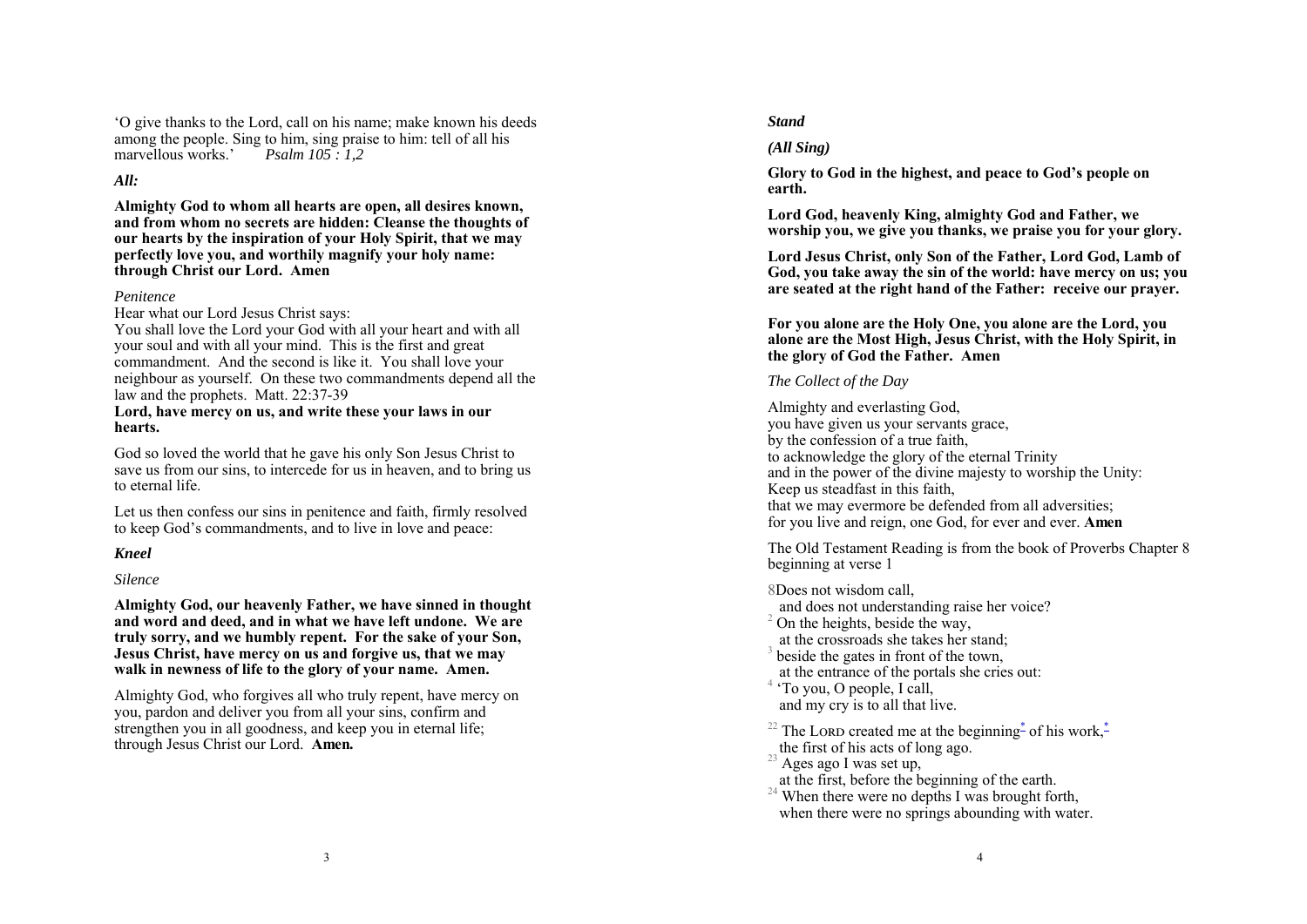<sup>25</sup> Before the mountains had been shaped, before the hills, I was brought forth— <sup>26</sup> when he had not yet made earth and fields, $\frac{3}{4}$  or the world's first bits of soil. <sup>27</sup> When he established the heavens, I was there, when he drew a circle on the face of the deep,  $28$  when he made firm the skies above,<br>when he established the fountains of the deep.  $29$  when he assigned to the sea its limit, so that the waters might not transgress his command, when he marked out the foundations of the earth, then I was beside him, like a master worker; $\ddot{\text{-}}$ and I was daily his<sup>\*</sup> delight,<br>rejoicing before him always,  $31$  rejoicing in his inhabited world and delighting in the human race.

## This is the word of the Lord **Thanks be to God**

### *Psalm 8*

*f* 1 O | Lord our | Governor: how excellent is thy | Name in | all the | world!

*mf* 2 Thou that has set thy glory a | bove the | heavens: out of the mouth of very babes and sucklings hast | thou or | dain-ed | strength, 3 Because | of thine | enemies: that thou mightest still the | enemy | and the a | venger.

4 When I consider thy heavens even the | works of thy | fingers: the moon and the | stars which | thou hast or | dain-ed;

5 What is man that thou art | mindful of | him: and the son of man | that thou | visitest | him?

6 Thou madest him  $\vert$  lower than the  $\vert$  angels: to  $\vert$  crown him with  $\vert$ glory and | worship.

 $\frac{9}{7}$  Thou makest him to have dominion of the | works of thy | hands: and thou hast put all things in sub | jection | under his | feet;

8 All | sheep and | oxen: yea | and the | beasts of the | field;

9 The fowls of the air and the | fishes of the | sea: and whatsoever | walketh through the | paths of the | seas.

*f* 10 O | Lord our Governor: how excellent is thy name in | all the | world!

Glory to the Father, and | to the | Son and | to the | Holy | Spirit; As it was in the be  $|$  ginning, is  $|$  now, and shall be for  $|$  ever.  $|A|$  men.

The Epistle is from Saint Paul's letter to the Romans Chapter 5 beginning at verse 1

5Therefore, since we are justified by faith, we\* have peace with God through our Lord Jesus Christ, <sup>2</sup>through whom we have obtained access<sup>\*</sup> to this grace in which we stand; and we<sup>\*</sup> boast in our hope of sharing the glory of God. 3And not only that, but we\* also boast in our sufferings, knowing that suffering produces endurance, 4and endurance produces character, and character produces hope, 5and hope does not disappoint us, because God's love has been poured into our hearts through the Holy Spirit that has been given to us.

# This is the word of the Lord **Thanks be to God**

*Gradual Hymn CH 517*  Brother, sister, let me serve you, let me be as Christ to you. Pray that I may have the grace to let you be my servant, too.

We are pilgrims on a journey, and companions on the road; we are here to help each other walk the mile and bear the load.

I will hold the Christ-light for you in the night-time of your fear; I will hold my hand out to you, speak the peace you long to hear.

I will weep when you are weeping; when you laugh I'll laugh with you. I will share your joy and sorrow till we've seen this journey through.

When we sing to God in heaven we shall find such harmony, born of all we've known together of Christ's love and agony.

Won't you let me be your servant, let me be as Christ to you? Pray that I may have the grace to let you be my servant, too.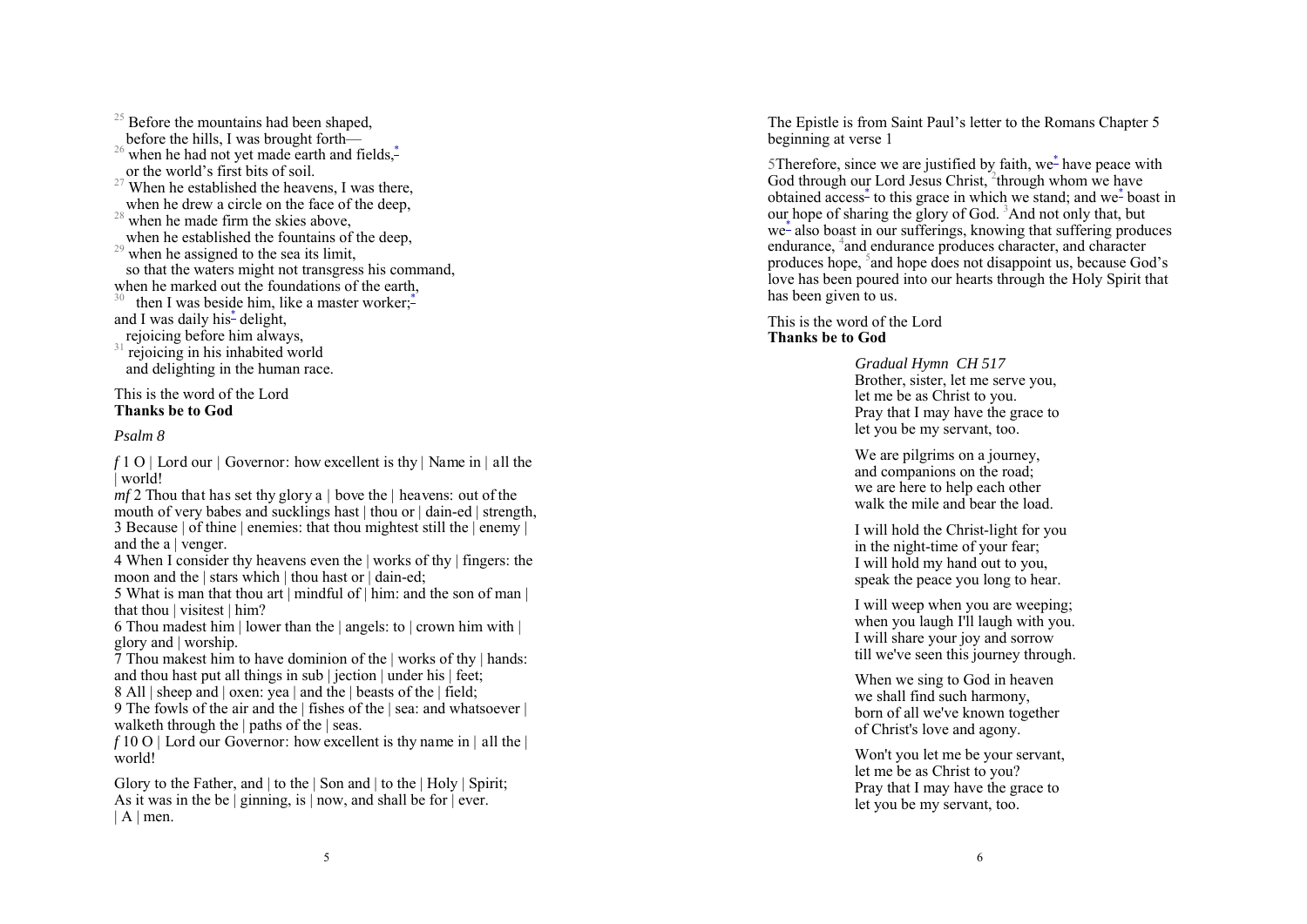## *All remain standing for the reading of the Gospel.*

Hear the Gospel of our Saviour Christ according to Saint John Chapter 16 beginning at verse 12

# **All sing: Glory to you, Lord Jesus Christ**

12 'I still have many things to say to you, but you cannot bear them now. 13When the Spirit of truth comes, he will guide you into all the truth; for he will not speak on his own, but will speak whatever he hears, and he will declare to you the things that are to come. <sup>14</sup>He will glorify me, because he will take what is mine and declare it to you. 15All that the Father has is mine. For this reason I said that he will take what is mine and declare it to you.

#### This is the Gospel of the Lord **All Sing: Praise to you, Lord Jesus Christ**

*The Sermon* The Rector

# *The Nicene Creed*

**We believe in one God, the Father, the Almighty, maker of heaven and earth, of all that is, seen and unseen.** 

**We believe in one Lord, Jesus Christ, the only Son of God, eternally begotten of the Father, God from God, Light from Light, true God from true God, begotten not made, of one Being with the Father. Through him all things were made. For us and for our salvation he came down from heaven; was incarnate by the Holy Spirit of the Virgin Mary, and was made man. For our sake he was crucified under Pontius Pilate; he suffered death and was buried. On the third day he rose again in accordance with the Scriptures; he ascended into heaven and is seated at the right hand of the Father. He will come again in glory to judge the living and the dead, and his kingdom will have no end.** 

**We believe in the Holy Spirit, the Lord, the giver of life, who proceeds from the Father and the Son, who with the Father and the Son is worshipped and glorified, who has spoken through the Prophets. We believe in one holy catholic and apostolic Church. We acknowledge one baptism for the forgiveness of sins. We look for the resurrection of the dead, and the life of the world to come. Amen.** 

# The Prayers of the People

# *The Rector says:*

Almighty God, our heavenly Father, you have promised through your Son Jesus Christ to hear the prayers of those who ask in faith.

# Lord of your people:

We pray for your Church in all the world, for this diocese and for David our bishop. Following our diocesan cycle of prayer we remember the Parish of Newry and the Rector the Revd Scott McDonald.

We thank you for those who in past years pioneered the Grouping of these Parishes and all others who have since worshipped and served you in both places; those who taught the Christian Faith to others; those whose ministries have been a source of blessing over the years and those who have faithfully held various positions of responsibility in both congregations. In this Parish, and in our sister Parish of Magherahamlet, we pray that we would find ourselves living for others, moving outwards and being blessed in doing so. As you have put your name in both of our centres of worship, bless their witness to our day, and for generations yet to come.

# Lord in your mercy: **Hear our prayer**

# Lord of Creation:

Look with favour on the earth you have made and which you have given us to cherish and protect. Guide the nations in the ways of justice and of peace, and through your Spirit bring all of them to knowledge of you. We praise you for giving to every nation its own culture and its own dignity. Bless Elizabeth our Queen, the Prime Minister Boris Johnston, the Secretary of State Brandon Lewis and the Government, all in the Legislative Assembly here in Northern Ireland, as well as President Michael D Higgins, the Taoiseach Micheál Martin, Tánaiste Leo Varadkar and Government in the Republic. May your Holy Spirit make us passionately aware of the needs in the society where we are set.

We pray for all serving in all ranks of the Armed Forces, the Royal Navy and the Royal Air Force. We remember also those whose devotion to duty and supreme sacrifice enabled the liberation of the Falkland Islands 40 years ago this week.

Lord in your mercy: **Hear our prayer**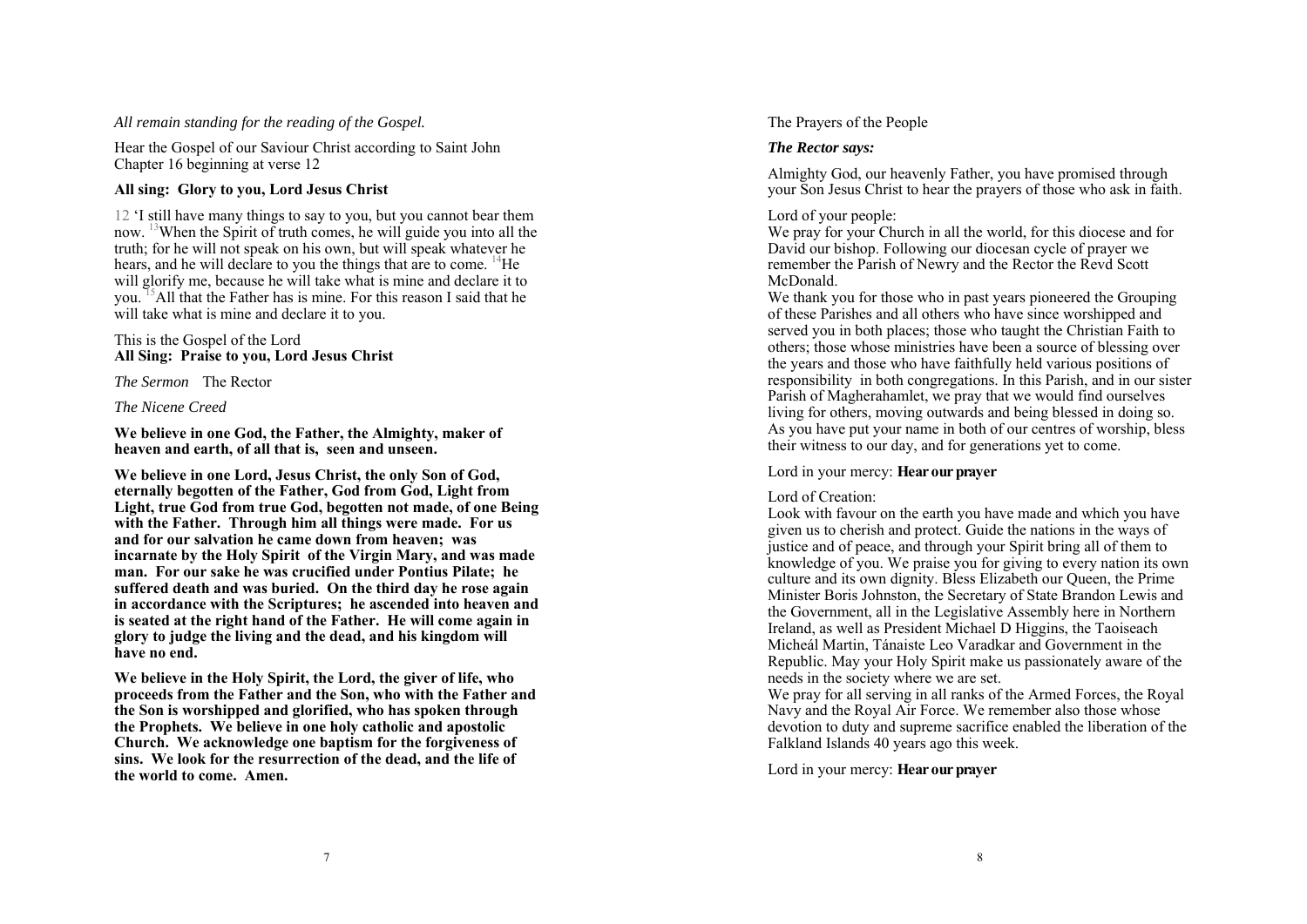### Lord of our relationships:

Awaken our hearts to your presence in all people: in those we love; in those whom we find it difficult to love, in those who differ from us and those who are familiar to us. May our Church be known throughout the communities in which we live as a place where all may come in hope and joy. May those of different ages and occupations, or religious and political opinions not be isolated from each other, but rather live and work together for the common good and find true community in the fellowship of Christ's people.

### Lord in your mercy: **Hear our prayer**

# Lord of all healing:

We pray for the gift of life, with its blessings and sorrows. Shield the joyous. Comfort and strengthen those in any type of need or trouble, especially the sick. Relieve and protect those who are suffering in the conflict regions of the world especially Ukraine. Come in love to the oppressed peoples of Syria and Myanmar. We pray too for the war weary people of Ukraine. Amid the clash of powerful, selfish wills, let your will be done On this day of celebration visit with your love those who are held back from coming to church through guilt or fear, or scorn and pride or indifference and lack of commitment. Draw them into the Christian fellowship which is the assembly of the faithful.

# Lord in your mercy: **Hear our prayer**

# Lord of eternity:

Bind us together by your Holy Spirit, in communion with all those of past generations who have worshipped you here who, having confessed the Faith, have died in the peace of Christ, that we may entrust ourselves, and one another, and our whole life to you, Lord God, and come with all your saints to the joys of your eternal kingdom. **Amen.** 

# **ALL**

**Merciful Father, accept these our prayers for the sake of your son, our saviour Jesus Christ. Amen.** 

## *The Rector says:*

**We do not presume to come to this your table, merciful Lord trusting in our own righteousness but in your manifold and great mercies. We are not worthy so much as to gather up the crumbs under your table. But you are the same Lord whose nature is always to have mercy. Grant us therefore, gracious Lord, so to eat the flesh of your dear Son Jesus Christ and to drink his blood that our sinful bodies may be made clean by his body, and our souls washed through his most precious blood, and that we may evermore dwell in him and he in us. Amen.** 

# *Stand*

Peace to you from God our heavenly Father. Peace from his Son Jesus Christ who is our peace. Peace from the Holy Spirit the Life-giver.

The Peace of the Triune God be always with you. **And also with you.** 

# *Celebrating at the Lord's Table*

# *Hymn CH 330 (Tune CH 251)*

God is here! As we his people  $\cup$ meet to offer praise and prayer, may we find in fuller measure what it is in Christ we share. Here, as in the world around us, all our varied skills and arts wait the coming of his Spirit into open minds and hearts.

Here are symbols to remind us of our lifelong need of grace; here are table, font and pulpit, here the cross has central place; here in honesty of preaching, here in silence as in speech, here in newness and renewal God the Spirit comes to each.

Here our children find a welcome in the Shepherd's flock and fold, here, as bread and wine are taken, Christ sustains us, as of old.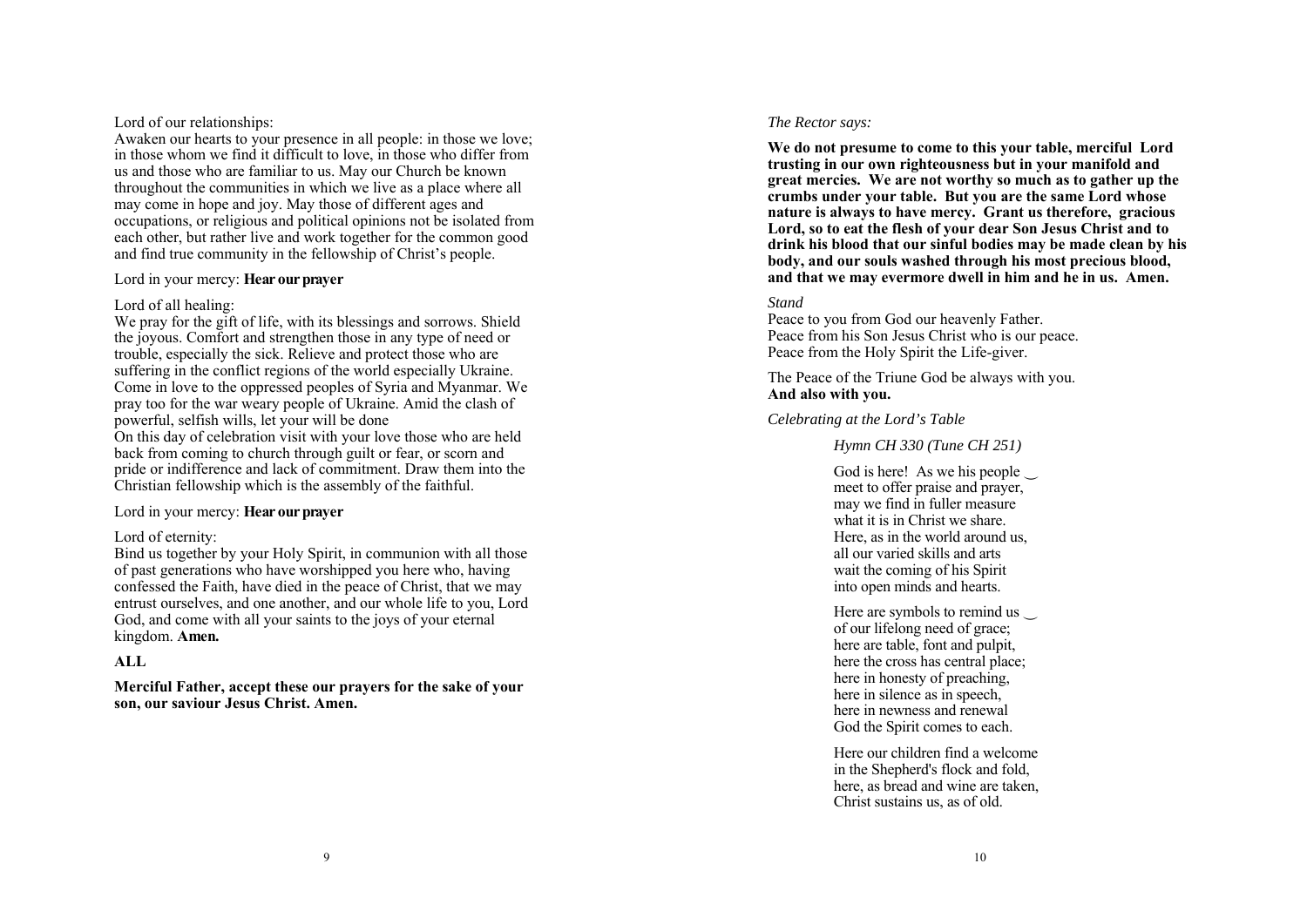Here the servants of the Servant seek in worship to explore what it means in daily living to believe and to adore.

Lord of all, of Church and Kingdom, in an age of change and doubt keep us faithful to the gospel, help us work your purpose out. Here, in this day's dedication, all we have to give, receive: we, who cannot live without you, we adore you, we believe.

*The Taking of the Bread and Wine* 

Christ our Passover has been sacrificed for us **Therefore let us celebrate the feast.** 

*The Great Thanksgiving* 

*The congregation may kneel*

The Lord is here. **His spirit is with us.** 

Lift up your hearts. **We lift them to the Lord.** 

Let us give thanks to the Lord our God **It is right to give our thanks and praise.** 

Father, almighty and everliving God, at all times and in all places it is right to give you thanks and praise:

And now we give you thanks for your blessing on this house of prayer where through your grace we offer you the sacrifice of praise and are built by your Spirit into a temple made without hands even the body of your Son Jesus Christ.

And so with all your people, with angels and archangels, and with all the company of heaven, we proclaim your great and glorious name, for ever praising you and singing:

**Holy, holy, holy Lord, God of power and might, hol y, hol y, hol y Lord, God of power and might, heaven and earth are full, full of your glory. Hosanna in the highest! Hosanna in the highest! Blessed is he who comes in the name of the Lord. Hosanna in the highest! Hosanna in the highest!** 

Blessed are you, Father, the creator and sustainer of all things; you made us in your own image, male and female you created us; even when we turned away from you, you never ceased to care for us, but in your love and mercy you freed us from the slavery of sin, giving your only begotten Son to become man and suffer death on the cross to redeem us: he made there the one complete and allsufficient sacrifice for the sins of the whole world: he instituted, and in his holy Gospel commanded us to continue, a perpetual memory of his precious death until he comes again.

On the night that he was betrayed he took bread; and when he had given thanks to you, he broke it, and gave it to his disciples, saying, Take, eat, this is my body which is given for you. Do this in remembrance of me.

In the same way, after supper he took the cup; and when he had given thanks to you, he gave it to them, saying, Drink this, all of you, for this is my blood of the new covenant which is shed for you and for many for the forgiveness of sins. Do this, as often as you drink it, in remembrance of me.

Therefore, Father, with this bread and this cup we do as Christ your Son commanded: **we remember his passion and death, we celebrate his resurrection and ascension, and we look for the coming of his kingdom.** 

Accept through him, our great high priest this our sacrifice of praise and thanksgiving; and as we eat and drink these holy gifts, grant by the power of the life-giving Spirit that we may be made one in your holy Church and partakers of the body and blood of your Son, that he may dwell in us and we in him: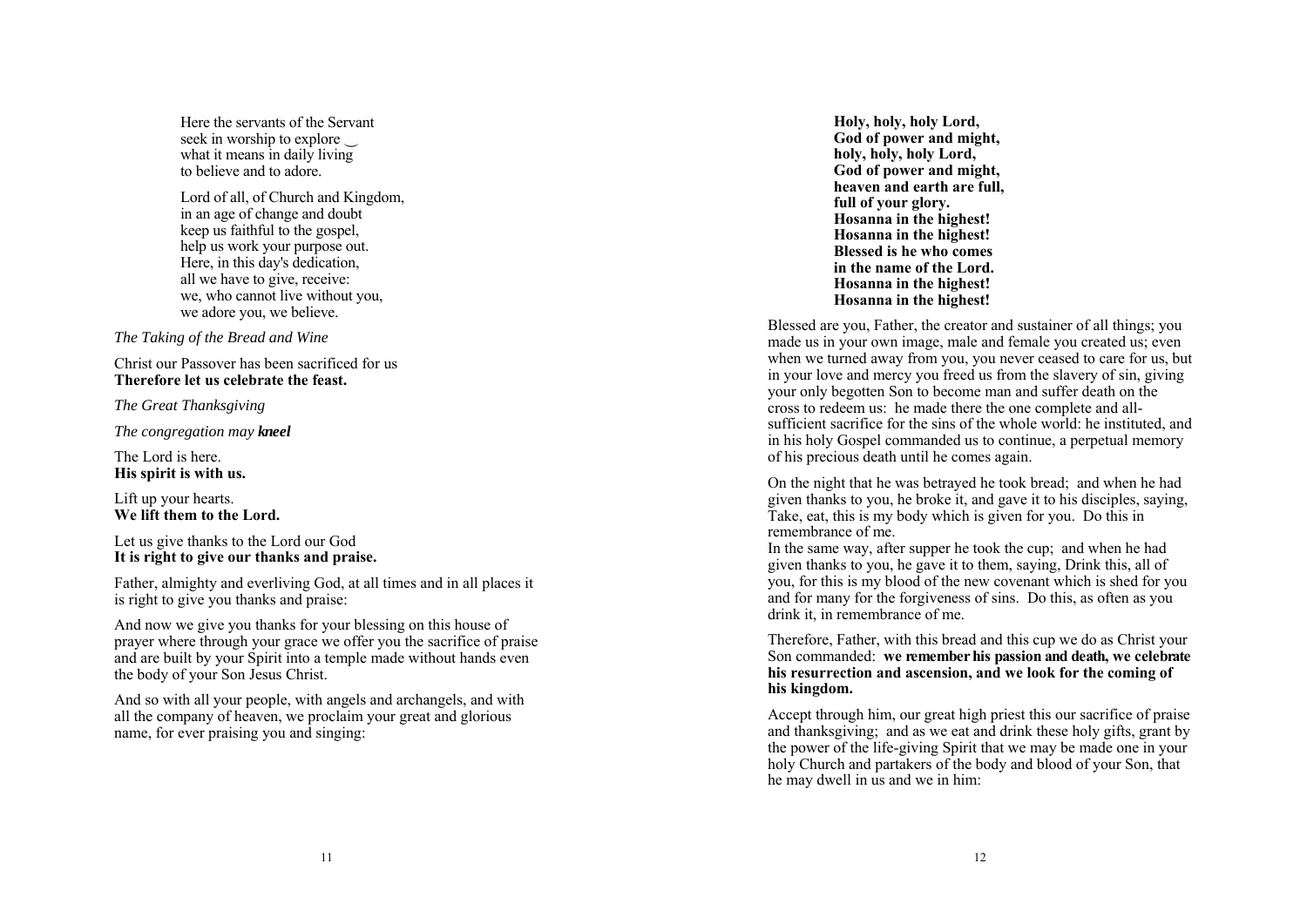Through the same Jesus Christ our Lord, by whom, and with whom, and in whom, in the unity of the Holy Spirit, **all honour and glory are yours, Almighty Father, for ever and ever. Amen.** 

*As our Saviour Christ has taught us, we are bold to sing:* 

**Our Father, who art in heaven, hallowed be thy name, thy kingdom come, thy will be done, on earth as it is in heaven. Give us this day our daily bread. And forgive us our trespasses as we forgive those who trespass against us. And lead us not into temptation but deliver us from evil. For thine is the kingdom the power and the glory for ever and ever. Amen.** 

#### *The Breaking of the Bread*

The bread which we break is a sharing in the body of Christ. **We, being many, are one body for we all share in the one bread.**

Draw near with faith. Receive the body of our Lord Jesus Christ which he gave for you, and his blood which he shed for you. Remember that he died for you, and feed on him in your hearts by faith with thanksgiving.

*The President, other officiants and choir followed by the Congregation are invited to communicate* 

Almighty and everlasting God, you have given us your servants grace, by the confession of a true faith, to acknowledge the glory of the eternal Trinity and in the power of the divine majesty to worship the Unity: Keep us steadfast in this faith, that we may evermore be defended from all adversities; for you live and reign, one God, for ever and ever. **Amen.**

**Almighty God, we thank you for feeding us with the spiritual food of the body and blood of your Son Jesus Christ. Through him we offer you our souls and bodies to be a living sacrifice. Send us out in the power of your Spirit to live and work to your praise and glory. Amen.** 

#### *The Blessing*

God the Holy Trinity make you strong in faith and love, defend you on every side, and guide you in truth and peace; And the blessing of God Almighty, the Father, the Son, and the Holy Spirit, be with you and remain with you always. *(All sing*) **Amen.** 

#### *Notices*

*Recessional Hymn CH 346* 

Angel voices, ever singing round thy throne of light; angel harps, for ever ringing, rest not day nor night; thousands only live to bless thee, and confess thee, Lord of might.

Yea, we know that thou rejoicest <sup>o</sup>'er each work of thine; thou didst ears and hands and voices for thy praise design; craftsman's art and music's measure for thy pleasure all combine.

In thy house, great God, we offer of thine own to thee; and for thine acceptance proffer, all unworthily, hearts and minds, and hands and voices, in our choicest psalmody.

Honour, glory, might, and merit, thine shall ever be, Father, Son, and Holy Spirit, blessèd Trinity. Of the best that thou hast given, earth and heaven render thee.